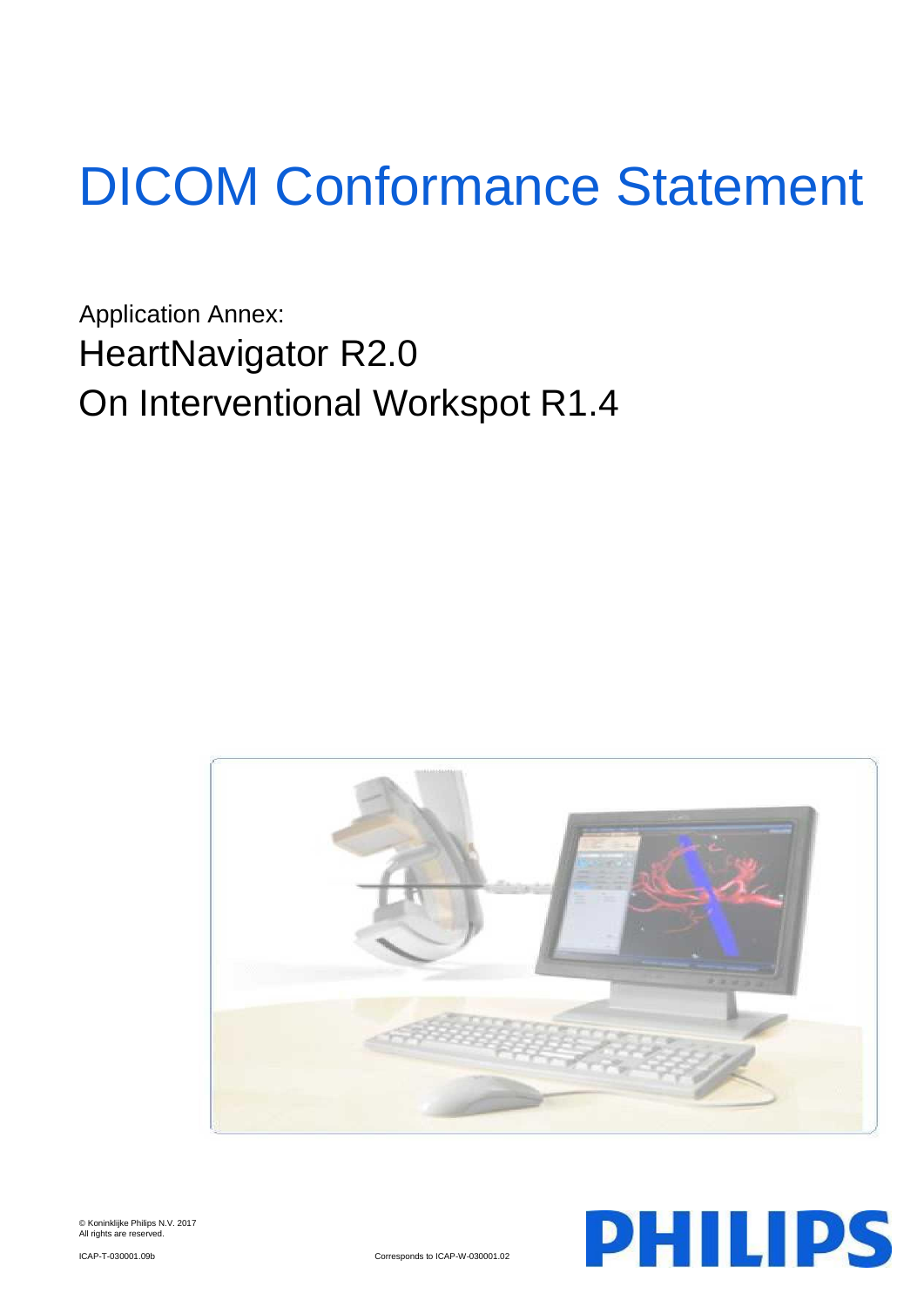**Issued by:** Philips Medical Systems Nederland BV, a Philips Healthcare company,

P.O. Box 10.000 5680 DA Best The Netherlands

Email: [dicom@philips.com](mailto:dicom@philips.com) Internet[: http://www.healthcare.philips.com/connectivity](http://www.healthcare.philips.com/connectivity)

Document Number: ICAP-PF.0020410 Date: 10-Jan-2017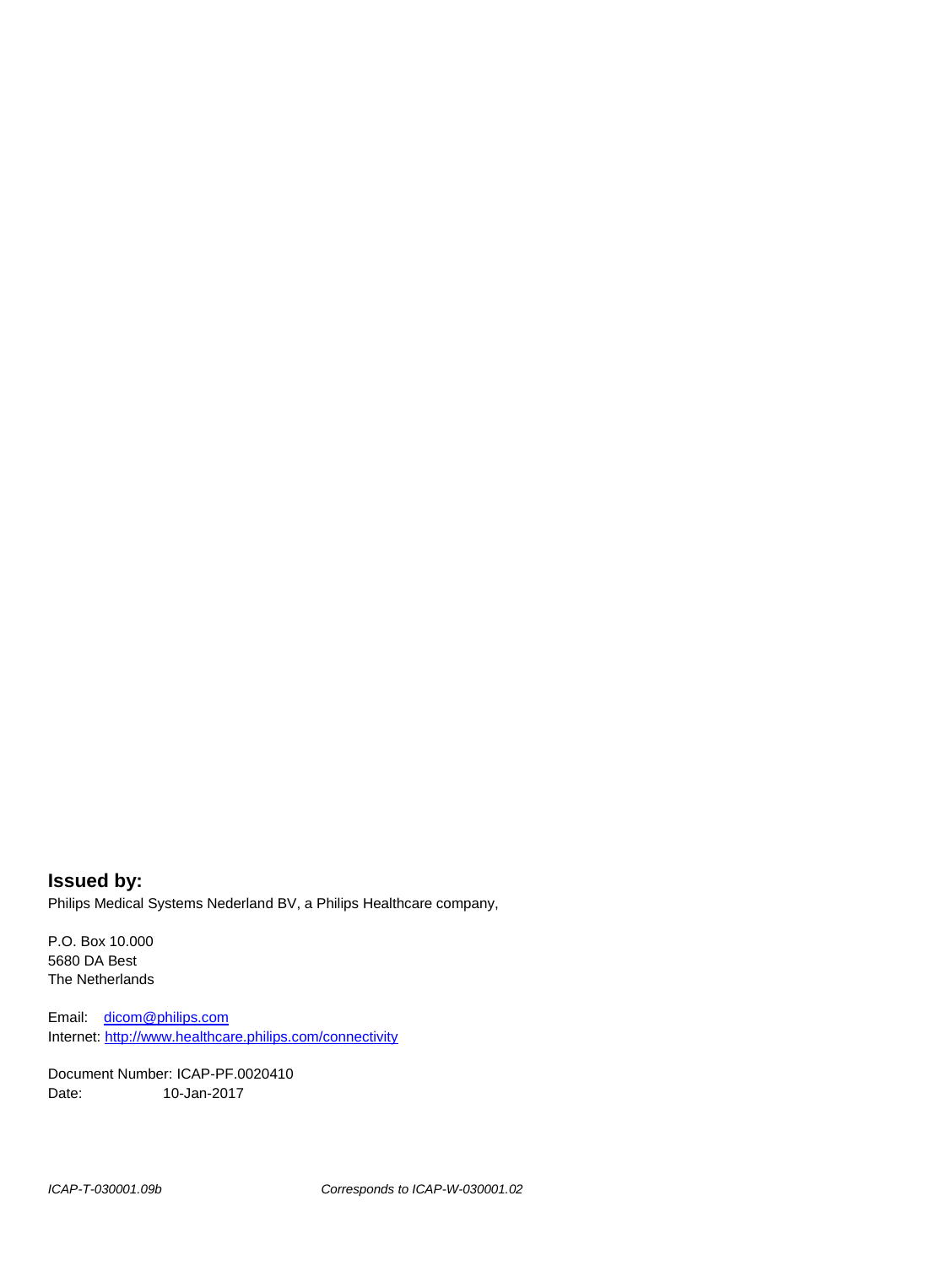# **Table of Contents**

| $\mathbf{1}$ . |  |
|----------------|--|
| 1.1.           |  |
| 1.2.           |  |
| 2.             |  |
| 2.1.           |  |
|                |  |
|                |  |
| 2.1.2.1        |  |
| 2.1.2.2.       |  |
| 2.1.2.3        |  |
| 2.1.2.4        |  |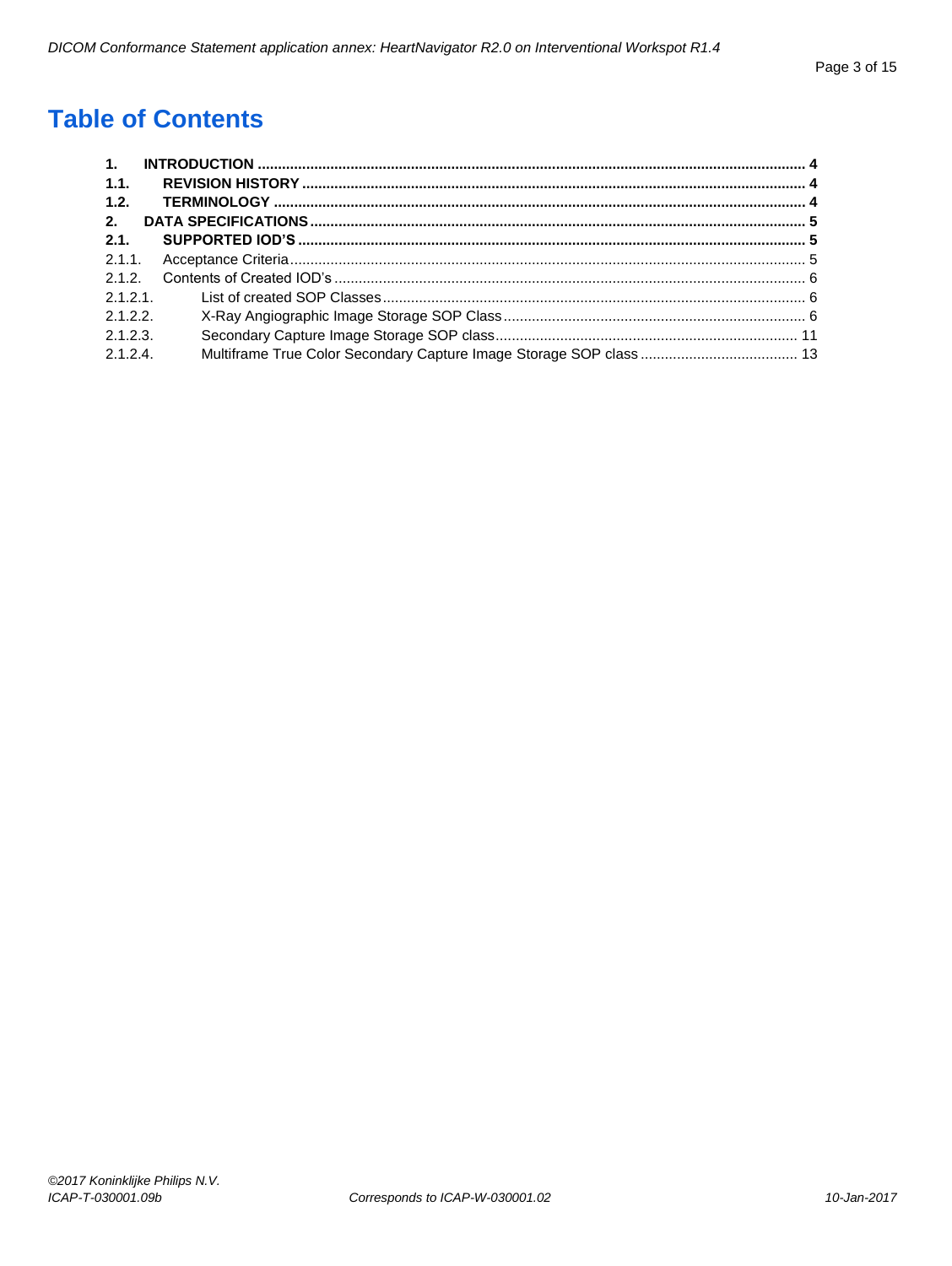# <span id="page-3-0"></span>**1. Introduction**

This DICOM Conformance Statement annex is applicable to HeartNavigator R2.0, later referred to as HeartNavigator Application. In general the HeartNavigator Application is the user environment for viewing and analyzing XA and SC images. HeartNavigator provides automated planning to help simplify complex structural heart disease procedures. It creates an excellent volume rendered 3D image of the heart from previously acquired 2D CT datasets. Virtual device templates can then be used to assess and select the appropriate device size and the best projection for the patient's individual anatomy. HeartNavigator provides fast and fully automated measurements for typical anatomical distances and diameters and therefore improving the workflow of planning a TAVR/TAVI procedure. Use HeartNavigator instead of taking several low-contrast aortograms to find the optimal projection for your structural heart disease procedure. The HeartNavigator automatically segments anatomical structures, landmarks and planes out of the DICOM cardiac CT-datasets. In addition, the software automatically determines the most commonly used projection angles to be used during the procedure.

## <span id="page-3-1"></span>**1.1. Revision History**

The revision history below provides dates and differences among individual document versions.

#### **Table 1: Revision History**

| <b>Document Version</b> | Date of Issue | <b>Status</b> | <b>Description</b>                                                                                  |
|-------------------------|---------------|---------------|-----------------------------------------------------------------------------------------------------|
| 00                      | 01-Mar-2016   | Authorized    | Initial Version for HeartNavigator R2.0 on Interventional Workspot R1.4.x where x is 0<br>or higher |
| 01                      | 18-Nov-2016   | Authorized    | <b>Editorial changes</b>                                                                            |
| 02                      | 10-Jan-2017   | Authorized    | Updated value for Manufacture (0008, 0070) from "Philips Medical Systems" to<br>"Philips"           |

## <span id="page-3-2"></span>**1.2. Terminology**

| Digital Imaging and Communications in Medicine |
|------------------------------------------------|
| Information Object Definition                  |
| Unique Identifier                              |
| Value Representation                           |
|                                                |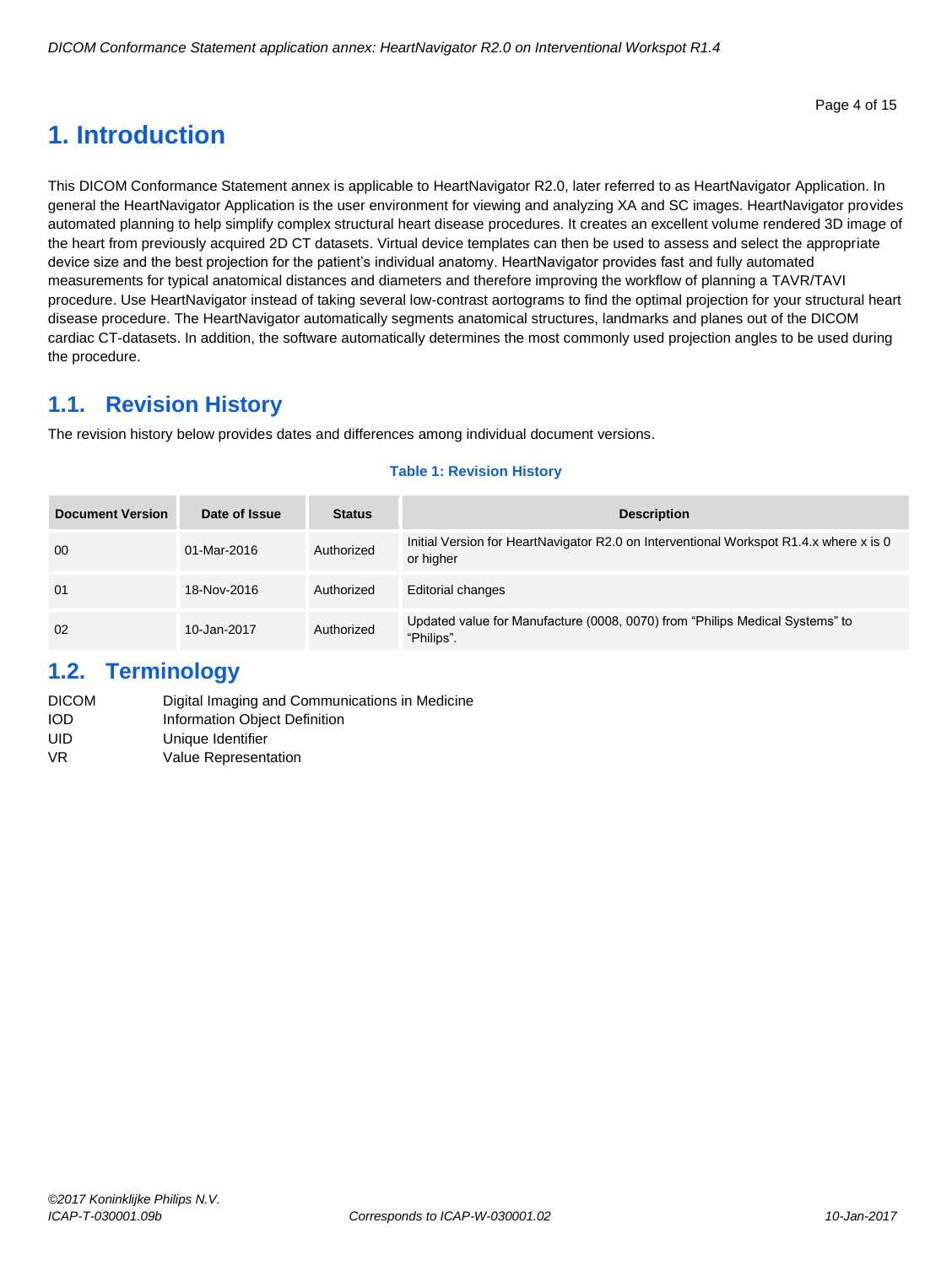# <span id="page-4-0"></span>**2. Data Specifications**

## <span id="page-4-1"></span>**2.1. Supported IOD's**

This section specifies each IOD accepted and / or created by HeartNavigator Application.

- ACCEPTED The applicable IOD is accepted for storage in the repository of the hosting platform and supported for import HeartNavigator Application or viewing and analysis.
- CREATED The HeartNavigator Application supports generation of derived data by using the applicable IOD and is able to store this data in the repository of the hosting platform.

#### **Table 2: Supported IOD's**

| <b>IOD</b>                                                      | <b>Support</b>               |                 |                |
|-----------------------------------------------------------------|------------------------------|-----------------|----------------|
| <b>Name</b>                                                     | <b>UID</b>                   | <b>ACCEPTED</b> | <b>CREATED</b> |
| X-Ray Angiographic Image Storage SOP Class                      | 1.2.840.10008.5.1.4.1.1.12.1 | No              | Yes            |
| CT Image Storage SOP Class                                      | 1.2.840.10008.5.1.4.1.1.2    | Yes             | No             |
| Secondary Capture Image Storage SOP Class                       | 1.2.840.10008.5.1.4.1.1.7    | No              | Yes            |
| Multiframe True Color Secondary Capture Image Storage SOP Class | 1.2.840.10008.5.1.4.1.1.7.4  | No              | Yes            |

### <span id="page-4-2"></span>**2.1.1. Acceptance Criteria**

This section specifies the acceptance criteria applied by HeartNavigator Application to which a dataset should adhere before it can be imported into the application. This can be criteria on the highest level (e.g. data from a certain manufacturer or system model) or certain DICOM attributes mandatory to be present into the dataset holding a specific value. In case one or more Philips private attributes are required, then a list of supported Philips system models will be mentioned.

#### **Table 3: Accepted system models.**

| <b>Manufacturer</b> | <b>Modality</b> | <b>System Model Name(s)</b> |
|---------------------|-----------------|-----------------------------|
| Not applicable      | Not applicable  | Not applicable              |

#### **Table 4: Accepted transfer syntaxes per IOD**

| <b>IOD</b>                 |                           | <b>Transfer Syntax</b>                                                                                                                                                                                                                                                                                         |                                                                                                                                                                                                                          |  |
|----------------------------|---------------------------|----------------------------------------------------------------------------------------------------------------------------------------------------------------------------------------------------------------------------------------------------------------------------------------------------------------|--------------------------------------------------------------------------------------------------------------------------------------------------------------------------------------------------------------------------|--|
| <b>Name</b>                | <b>UID</b>                | <b>Name</b>                                                                                                                                                                                                                                                                                                    | <b>UID</b>                                                                                                                                                                                                               |  |
| CT Image Storage SOP Class | 1.2.840.10008.5.1.4.1.1.2 | Implicit VR Little Endian<br>Explicit VR Big Endian<br>Explicit VR Little Endian<br>JPEG 2000 Image Compression<br>JPEG 2000 Image Compression<br>(Lossless Only)<br>JPEG Baseline (Process 1)<br>JPEG Extended (Process 2 & 4)<br>JPEG Lossless, Non-Hierarchical,<br>FOP (Process 14)<br><b>RLE Lossless</b> | 1.2.840.10008.1.2<br>1.2.840.10008.1.2.2<br>1.2.840.10008.1.2.1<br>1.2.840.10008.1.2.4.91<br>1.2.840.10008.1.2.4.90<br>1.2.840.10008.1.2.4.50<br>1.2.840.10008.1.2.4.51<br>1.2.840.10008.1.2.4.70<br>1.2.840.10008.1.2.5 |  |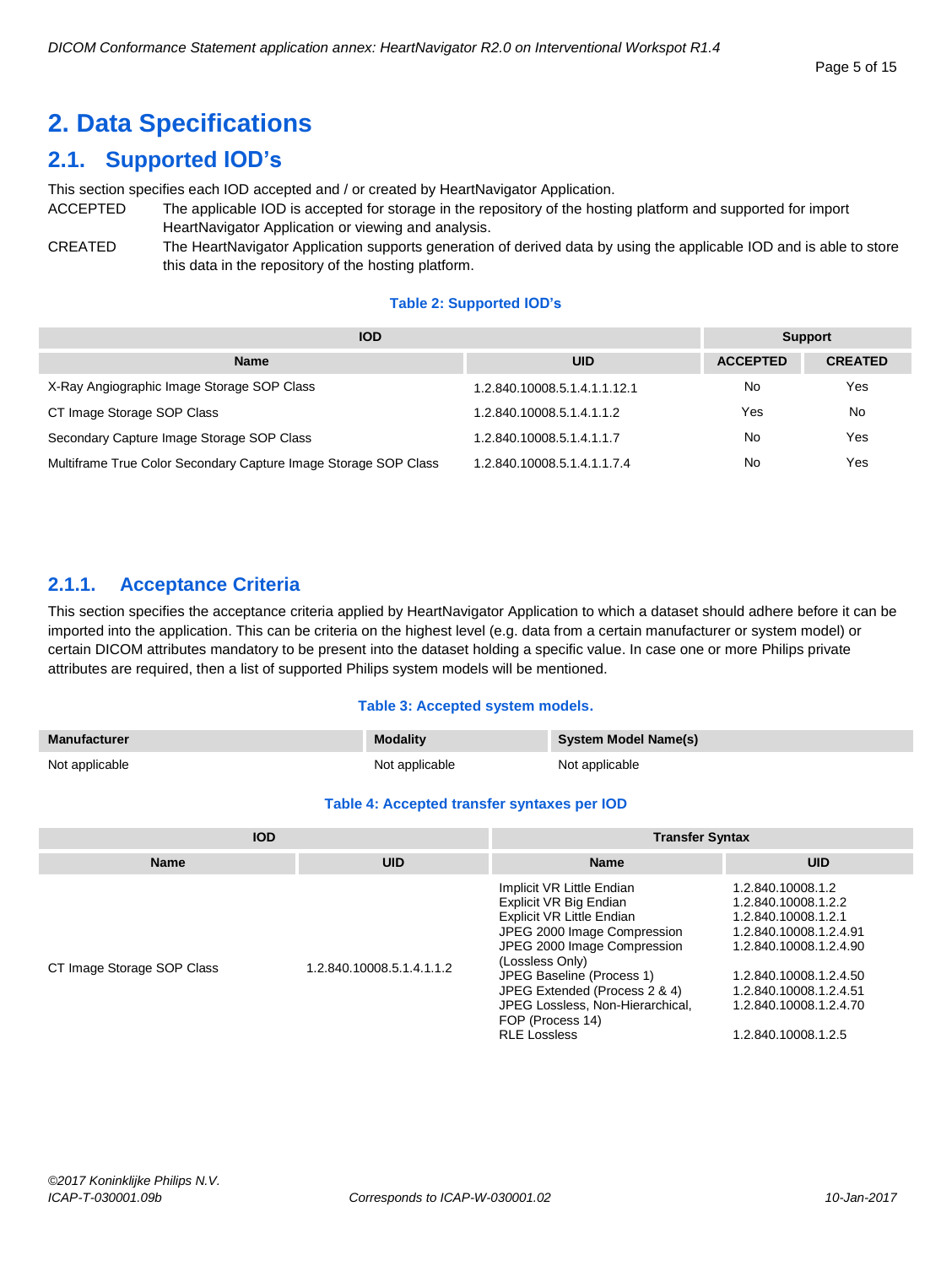#### Page 6 of 15

#### **Table 5: Accepted attribute values**

| <b>Attribute Name</b> | <b>Attribute Number</b> | Values / Comments |
|-----------------------|-------------------------|-------------------|
| Not applicable        | Not applicable          | Not applicable    |

#### <span id="page-5-0"></span>**2.1.2. Contents of Created IOD's**

This section specifies in detail the attribute contents of created data objects. Attributes are grouped together by its corresponding module as specified by DICOM standard. Philips private attributes are excluded for specification.

Abbreviations used in the Module table for the column "Presence of Value" are:

- ALWAYS The attribute is always present with a value
- EMPTY The attribute is always present without any value (attribute sent zero length) VNAP The attribute is always present and its Value is Not Always Present (attribute sent zero length if no value is present) ANAP The attribute is present under specified condition – if present then it will always have a value

The abbreviations used in the Module table for the column "Source" are:

| AUTO            | The attribute value is generated automatically                                    |
|-----------------|-----------------------------------------------------------------------------------|
| <b>CONFIG</b>   | The attribute value source is a configurable parameter                            |
| <b>COPY</b>     | The attribute value source is another SOP instance                                |
| <b>FIXED</b>    | The attribute value is hard-coded in the application                              |
| <b>IMPLICIT</b> | The attribute value source is a user-implicit setting                             |
| <b>MPPS</b>     | The attribute value is the same as that use for Modality Performed Procedure Step |
| <b>MWL</b>      | The attribute value source is a Modality Worklist                                 |
| <b>USER</b>     | The attribute value source is explicit user input                                 |

#### <span id="page-5-1"></span>**2.1.2.1. List of created SOP Classes**

#### **Table 6: List of created SOP Classes**

| <b>SOP Class Name</b>                                           | <b>SOP Class UID</b>         |
|-----------------------------------------------------------------|------------------------------|
| X-Ray Angiographic Image Storage SOP Class                      | 1.2.840.10008.5.1.4.1.1.12.1 |
| Secondary Capture Image Storage SOP Class                       | 1.2.840.10008.5.1.4.1.1.7    |
| Multiframe True Color Secondary Capture Image Storage SOP Class | 1.2.840.10008.5.1.4.1.1.7.4  |

#### <span id="page-5-2"></span>**2.1.2.2. X-Ray Angiographic Image Storage SOP Class**

#### **Table 7: IOD of Created X-Ray Angiographic Image Storage Instances**

| <b>Information Entity</b> | <b>Module</b>                   | <b>Presence Of Module</b> |
|---------------------------|---------------------------------|---------------------------|
| Patient                   | <b>Patient Module</b>           | ALWAYS                    |
| Study                     | <b>General Study Module</b>     | <b>ALWAYS</b>             |
| <b>Series</b>             | <b>General Series Module</b>    | <b>ALWAYS</b>             |
| Equipment                 | <b>General Equipment Module</b> | ALWAYS                    |
| Image                     | General Image Module            | <b>ALWAYS</b>             |
|                           | Image Pixel Module              | ALWAYS                    |
|                           | Cine Module                     | <b>ALWAYS</b>             |
|                           | Multi-Frame Module              | ALWAYS                    |
|                           | <b>Display Shutter Module</b>   | ALWAYS                    |
|                           | X-Ray Image Module              | <b>ALWAYS</b>             |
|                           | X-Ray Acquisition Module        | ALWAYS                    |
|                           | X-Ray Table Module              | <b>ALWAYS</b>             |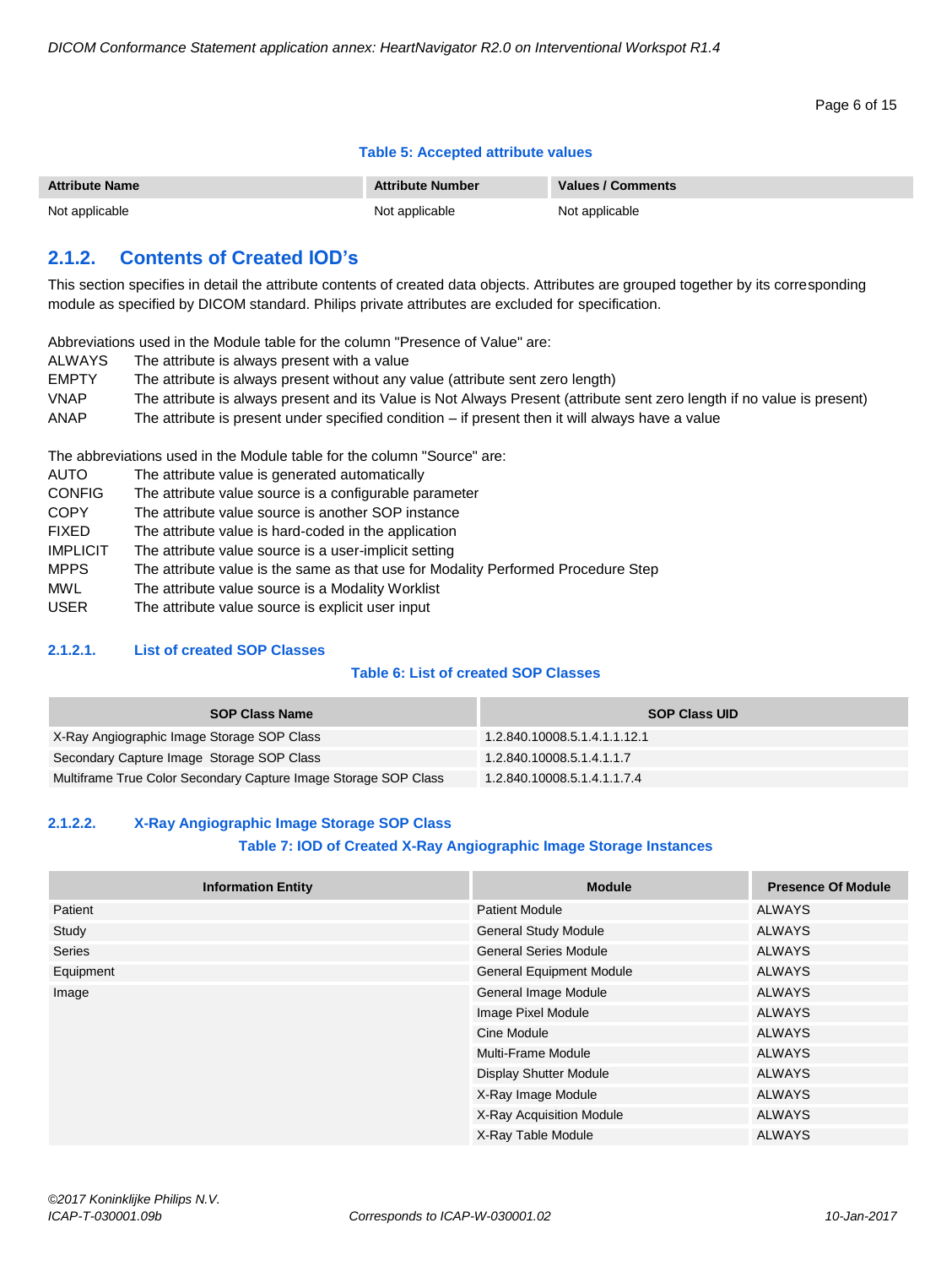| <b>XA Positioner Module</b>           | ALWAYS          |
|---------------------------------------|-----------------|
| DX Detector Module                    | ALWAYS          |
| VOI LUT Module                        | ALWAYS          |
| SOP Common Module                     | <b>ALWAYS</b>   |
| Extended DICOM and private attributes | <b>OPTIONAL</b> |

#### **Table 8: Patient Module**

| <b>Attribute Name</b> | Tag       | <b>VR</b>       | Value | <b>Presence of Value</b> | <b>Source</b> | Comment |
|-----------------------|-----------|-----------------|-------|--------------------------|---------------|---------|
| Patient's Name        | 0010,0010 | <b>PN</b>       |       | <b>VNAP</b>              |               |         |
| Patient ID            | 0010.0020 | LO <sub>1</sub> |       | <b>VNAP</b>              |               |         |
| Patient's Birth Date  | 0010,0030 | DA              |       | <b>VNAP</b>              |               |         |
| Patient's Sex         | 0010,0040 | CS.             |       | <b>VNAP</b>              |               |         |

#### **Table 9: General Study Module**

| <b>Attribute Name</b>      | Tag       | <b>VR</b> | Value | <b>Presence of Value</b> | <b>Source</b> | <b>Comment</b> |
|----------------------------|-----------|-----------|-------|--------------------------|---------------|----------------|
| <b>Study Date</b>          | 0008,0020 | DA        |       | <b>VNAP</b>              |               |                |
| <b>Study Time</b>          | 0008,0030 | <b>TM</b> |       | <b>VNAP</b>              |               |                |
| <b>Accession Number</b>    | 0008,0050 | <b>SH</b> |       | <b>VNAP</b>              |               |                |
| Referring Physician's Name | 0008.0090 | <b>PN</b> |       | <b>VNAP</b>              |               |                |
| Study Instance UID         | 0020.000D | <b>UI</b> |       | <b>ALWAYS</b>            |               |                |
| Study ID                   | 0020.0010 | <b>SH</b> |       | <b>VNAP</b>              |               |                |

#### **Table 10: General Series Module**

| <b>Attribute Name</b>               | Tag       | <b>VR</b> | Value | <b>Presence of Value</b> | <b>Source</b> | <b>Comment</b> |
|-------------------------------------|-----------|-----------|-------|--------------------------|---------------|----------------|
| Series Date                         | 0008,0021 | DA        |       | ANAP                     |               |                |
| Series Time                         | 0008,0031 | <b>TM</b> |       | ANAP                     |               |                |
| Modality                            | 0008,0060 | <b>CS</b> |       | <b>ALWAYS</b>            |               |                |
| Series Description                  | 0008,103E | LO        |       | ANAP                     |               |                |
| Performing Physician's Name         | 0008,1050 | <b>PN</b> |       | ANAP                     |               |                |
| <b>Related Series Sequence</b>      | 0008,1250 | SQ        |       | ANAP                     |               |                |
| >Study Instance UID                 | 0020,000D | UI        |       | <b>ALWAYS</b>            |               |                |
| >Series Instance UID                | 0020,000E | UI        |       | <b>ALWAYS</b>            |               |                |
| >Purpose of Reference Code Sequence | 0040,A170 | <b>SQ</b> |       | <b>VNAP</b>              |               |                |
| Series Instance UID                 | 0020,000E | UI        |       | <b>ALWAYS</b>            |               |                |
| Series Number                       | 0020,0011 | <b>IS</b> |       | <b>VNAP</b>              |               |                |
| Performed Procedure Step Start Date | 0040,0244 | DA        |       | ANAP                     |               |                |
| Performed Procedure Step Start Time | 0040,0245 | <b>TM</b> |       | ANAP                     |               |                |
| Performed Procedure Step ID         | 0040,0253 | <b>SH</b> |       | <b>ANAP</b>              |               |                |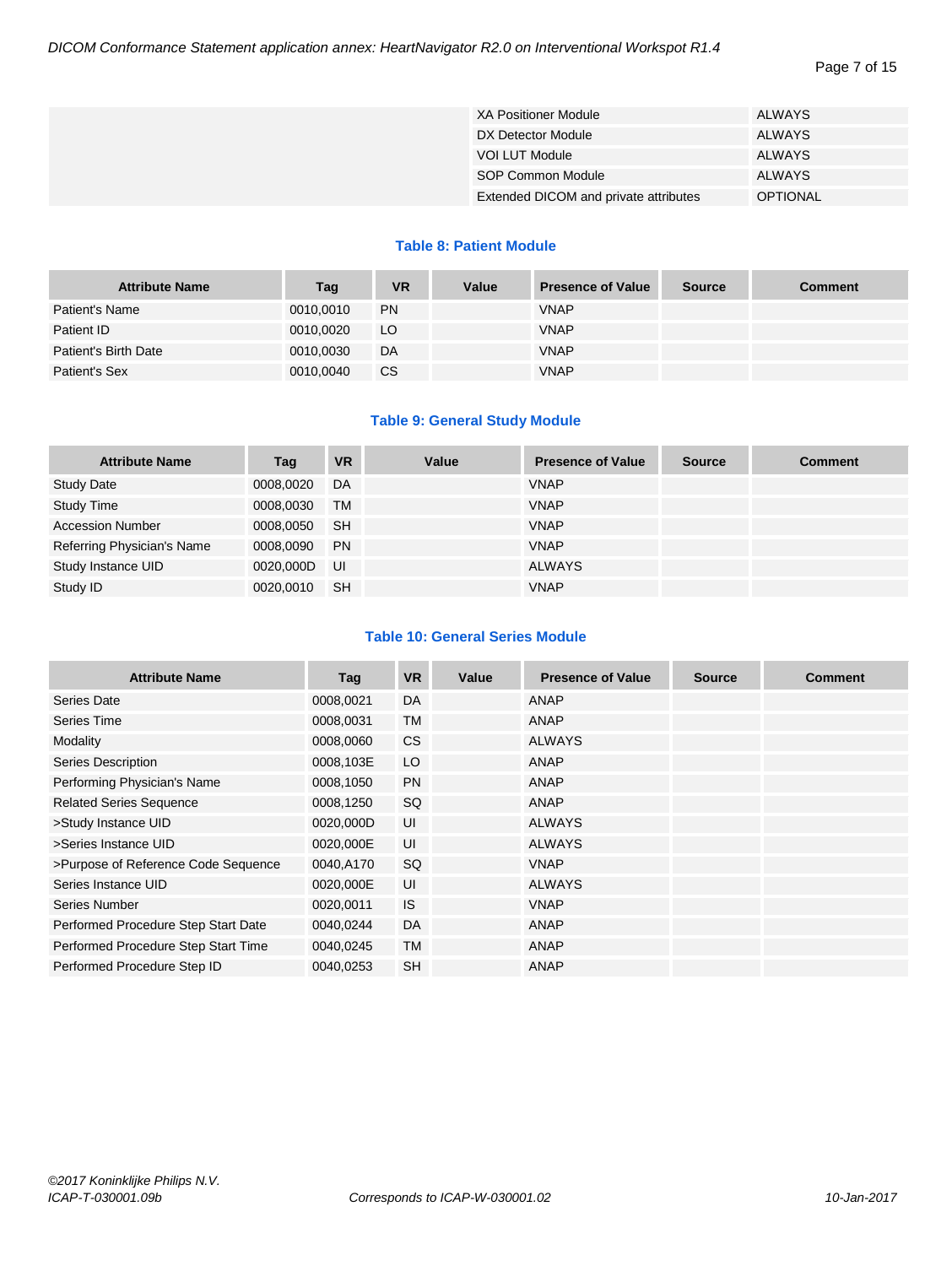#### **Table 11: General Equipment Module**

| <b>Attribute Name</b>     | Tag       | <b>VR</b> | Value                      | <b>Presence of Value</b> | <b>Source</b> | <b>Comment</b>                                          |
|---------------------------|-----------|-----------|----------------------------|--------------------------|---------------|---------------------------------------------------------|
| Manufacturer              | 0008,0070 | LO.       | <b>Philips</b>             | <b>VNAP</b>              |               |                                                         |
| <b>Institution Name</b>   | 0008,0080 | LO        |                            | ANAP                     |               |                                                         |
| Manufacturer's Model Name | 0008,1090 | LO.       | Interventional<br>Workspot | ANAP                     |               |                                                         |
| Software Versions         | 0018,1020 | LO.       | 1.4.x                      | ANAP                     |               | where "x" is the<br>detailed application<br>SW version. |

#### **Table 12: General Image Module**

| <b>Attribute Name</b>       | Tag       | <b>VR</b> | Value | <b>Presence of Value</b> | <b>Source</b> | <b>Comment</b> |
|-----------------------------|-----------|-----------|-------|--------------------------|---------------|----------------|
| Image Type                  | 0008,0008 | <b>CS</b> |       | <b>ANAP</b>              |               |                |
| <b>Acquisition Date</b>     | 0008,0022 | DA        |       | <b>ANAP</b>              |               |                |
| <b>Content Date</b>         | 0008,0023 | DA        |       | <b>VNAP</b>              |               |                |
| <b>Acquisition Time</b>     | 0008,0032 | <b>TM</b> |       | <b>ANAP</b>              |               |                |
| <b>Content Time</b>         | 0008,0033 | <b>TM</b> |       | <b>VNAP</b>              |               |                |
| <b>Instance Number</b>      | 0020,0013 | <b>IS</b> |       | <b>VNAP</b>              |               |                |
| <b>Patient Orientation</b>  | 0020,0020 | <b>CS</b> |       | <b>ANAP</b>              |               |                |
| Lossy Image Compression     | 0028,2110 | <b>CS</b> |       | <b>ANAP</b>              |               |                |
| Icon Image Sequence         | 0088,0200 | SQ        |       | <b>ANAP</b>              |               |                |
| >Samples per Pixel          | 0028,0002 | US        |       | <b>ALWAYS</b>            |               |                |
| >Photometric Interpretation | 0028,0004 | <b>CS</b> |       | <b>ALWAYS</b>            |               |                |
| >Rows                       | 0028,0010 | <b>US</b> |       | <b>ALWAYS</b>            |               |                |
| >Columns                    | 0028,0011 | US        |       | <b>ALWAYS</b>            |               |                |
| >Bits Allocated             | 0028,0100 | <b>US</b> |       | <b>ALWAYS</b>            |               |                |
| >Bits Stored                | 0028,0101 | US        |       | <b>ALWAYS</b>            |               |                |
| >High Bit                   | 0028,0102 | <b>US</b> |       | <b>ALWAYS</b>            |               |                |
| >Pixel Representation       | 0028,0103 | <b>US</b> |       | <b>ALWAYS</b>            |               |                |
| >Pixel Data                 | 7FE0,0010 | OW/OB     |       | <b>ANAP</b>              |               |                |
| >Image Type                 | 0008,0008 | <b>CS</b> |       | <b>ANAP</b>              |               |                |
| >SOP Class UID              | 0008,0016 | UI        |       | <b>ANAP</b>              |               |                |
| >SOP Instance UID           | 0008,0018 | UI        |       | <b>ANAP</b>              |               |                |
| >Instance Number            | 0020,0013 | <b>IS</b> |       | <b>ANAP</b>              |               |                |
| >Patient Orientation        | 0020,0020 | CS        |       | <b>ANAP</b>              |               |                |

#### **Table 13: Image Pixel Module**

| <b>Attribute Name</b>       | Tag       | <b>VR</b> | Value | <b>Presence of Value</b> | <b>Source</b> | <b>Comment</b> |
|-----------------------------|-----------|-----------|-------|--------------------------|---------------|----------------|
| Samples per Pixel           | 0028,0002 | US.       |       | <b>ALWAYS</b>            |               |                |
| Photometric Interpretation  | 0028,0004 | CS.       |       | <b>ALWAYS</b>            |               |                |
| Rows                        | 0028,0010 | US.       |       | ALWAYS                   |               |                |
| Columns                     | 0028,0011 | US.       |       | ALWAYS                   |               |                |
| <b>Bits Allocated</b>       | 0028,0100 | US.       |       | ALWAYS                   |               |                |
| <b>Bits Stored</b>          | 0028,0101 | US.       |       | ALWAYS                   |               |                |
| High Bit                    | 0028,0102 | US.       |       | <b>ALWAYS</b>            |               |                |
| <b>Pixel Representation</b> | 0028.0103 | <b>US</b> |       | <b>ALWAYS</b>            |               |                |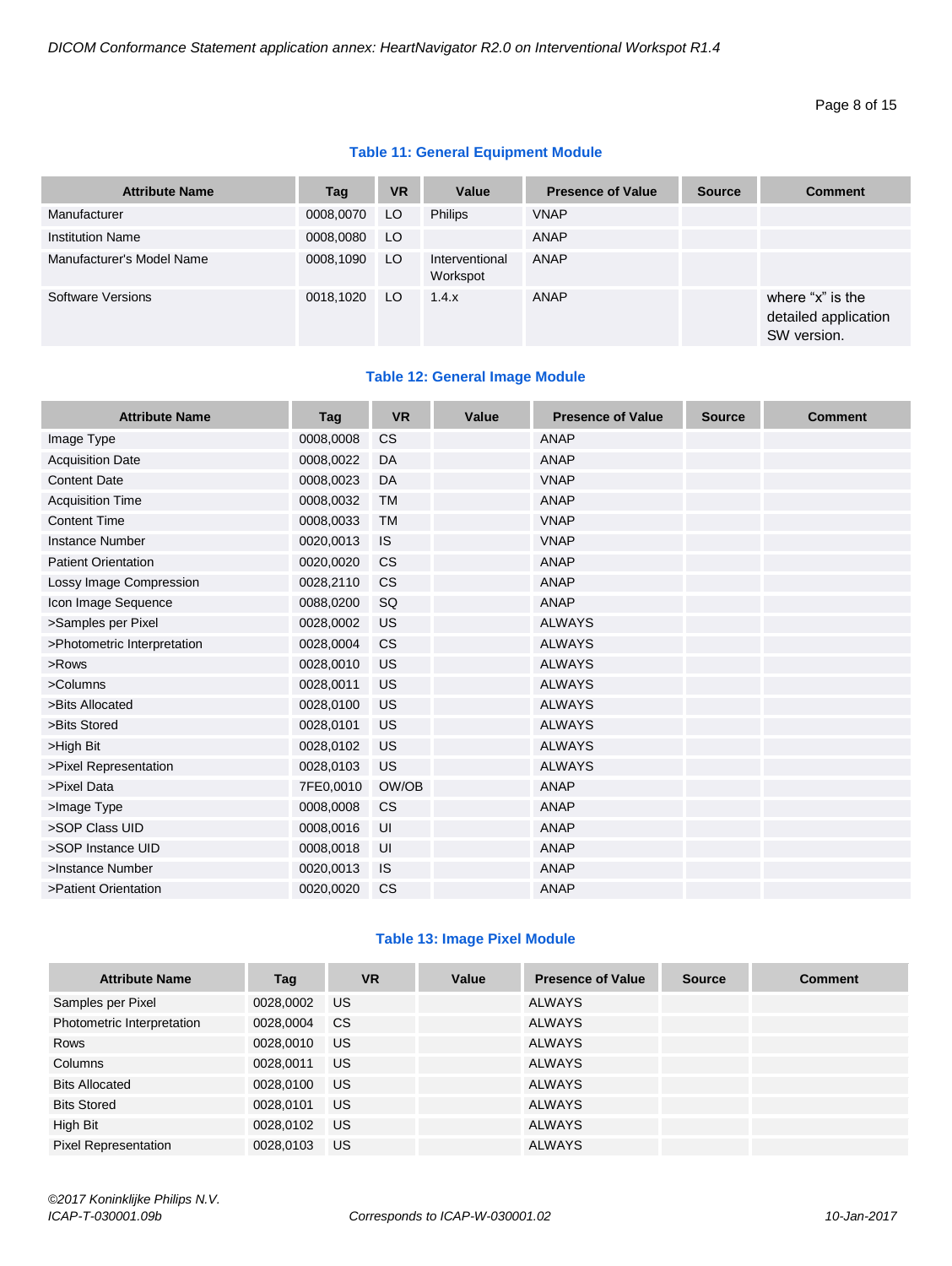| Pixel Data | 7FE0,0010 OB/OW | <b>VNAP</b> |  |  |
|------------|-----------------|-------------|--|--|
|            |                 |             |  |  |

#### **Table 14: Cine Module**

| <b>Attribute Name</b> | Tag          | <b>VR</b> | Value | <b>Presence of Value</b> | <b>Source</b> | <b>Comment</b> |
|-----------------------|--------------|-----------|-------|--------------------------|---------------|----------------|
| Cine Rate             | 0018,0040 IS |           |       | <b>ANAP</b>              |               |                |
| Frame Time            | 0018.1063    | <b>DS</b> |       | <b>ALWAYS</b>            |               |                |

#### **Table 15: Multi-Frame Module**

| <b>Attribute Name</b>          | Tag       | <b>VR</b> | Value | <b>Presence of Value</b> | <b>Source</b> | Comment |
|--------------------------------|-----------|-----------|-------|--------------------------|---------------|---------|
| Number of Frames               | 0028.0008 | - IS      |       | <b>ALWAYS</b>            |               |         |
| <b>Frame Increment Pointer</b> | 0028.0009 | - AT      |       | <b>ALWAYS</b>            |               |         |

#### **Table 16: Display Shutter Module**

| <b>Attribute Name</b>              | Tag          | <b>VR</b> | Value | <b>Presence of Value</b> | <b>Source</b> | <b>Comment</b> |
|------------------------------------|--------------|-----------|-------|--------------------------|---------------|----------------|
| <b>Shutter Shape</b>               | 0018,1600    | CS.       |       | <b>ALWAYS</b>            |               |                |
| <b>Shutter Left Vertical Edge</b>  | 0018.1602 IS |           |       | <b>ALWAYS</b>            |               |                |
| <b>Shutter Right Vertical Edge</b> | 0018.1604    | <b>IS</b> |       | <b>ALWAYS</b>            |               |                |
| Shutter Upper Horizontal Edge      | 0018.1606 IS |           |       | <b>ALWAYS</b>            |               |                |
| Shutter Lower Horizontal Edge      | 0018.1608    | ⊟ IS      |       | <b>ALWAYS</b>            |               |                |

#### **Table 17: X-Ray Image Module**

| <b>Attribute Name</b>        | Tag       | <b>VR</b> | Value | <b>Presence of Value</b> | <b>Source</b> | <b>Comment</b> |
|------------------------------|-----------|-----------|-------|--------------------------|---------------|----------------|
| Image Type                   | 0008,0008 | <b>CS</b> |       | <b>ALWAYS</b>            |               |                |
| Samples per Pixel            | 0028.0002 | US.       |       | <b>ALWAYS</b>            |               |                |
| Photometric Interpretation   | 0028,0004 | <b>CS</b> |       | <b>ALWAYS</b>            |               |                |
| Frame Increment Pointer      | 0028,0009 | AT        |       | <b>ALWAYS</b>            |               |                |
| <b>Bits Allocated</b>        | 0028,0100 | <b>US</b> |       | <b>ALWAYS</b>            |               |                |
| <b>Bits Stored</b>           | 0028.0101 | US.       |       | <b>ALWAYS</b>            |               |                |
| High Bit                     | 0028,0102 | <b>US</b> |       | <b>ALWAYS</b>            |               |                |
| <b>Pixel Representation</b>  | 0028,0103 | US.       |       | <b>ALWAYS</b>            |               |                |
| Pixel Intensity Relationship | 0028.1040 | <b>CS</b> |       | <b>ALWAYS</b>            |               |                |
| Lossy Image Compression      | 0028.2110 | <b>CS</b> |       | <b>ALWAYS</b>            |               |                |

#### **Table 18: X-Ray Acquisition Module**

| <b>Attribute Name</b>    | Tag       | <b>VR</b> | Value | <b>Presence of Value</b> | <b>Source</b> | <b>Comment</b> |
|--------------------------|-----------|-----------|-------|--------------------------|---------------|----------------|
| <b>KVP</b>               | 0018,0060 | <b>DS</b> |       | <b>VNAP</b>              |               |                |
| Exposure Time            | 0018,1150 | <b>IS</b> |       | <b>VNAP</b>              |               |                |
| <b>Radiation Setting</b> | 0018,1155 | CS.       |       | ALWAYS                   |               |                |
| Imager Pixel Spacing     | 0018,1164 | DS        |       | ANAP                     |               |                |
| Pixel Spacing            | 0028,0030 | <b>DS</b> |       | <b>ALWAYS</b>            |               |                |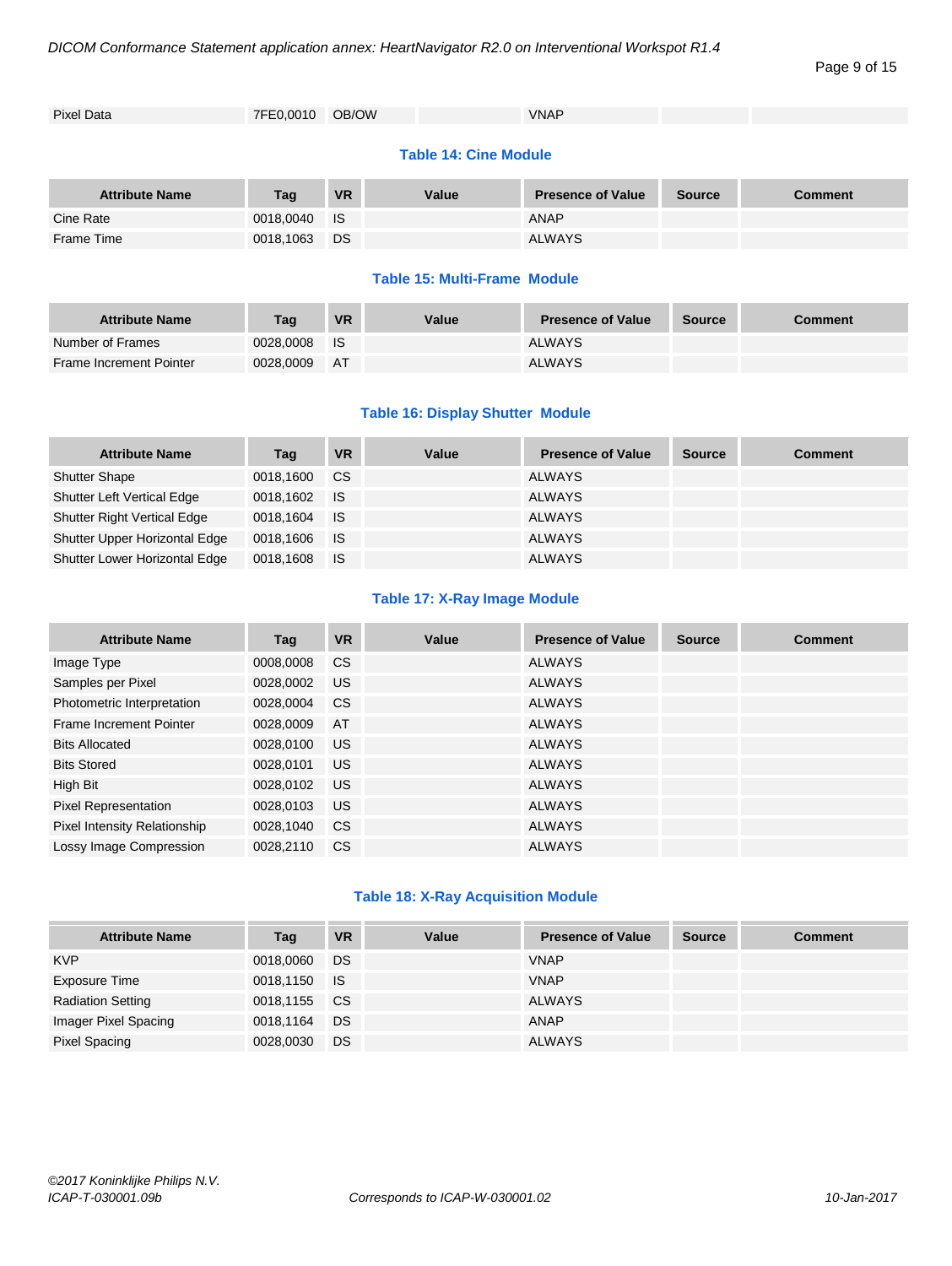#### Page 10 of 15

#### **Table 19: X-Ray Table Module**

| <b>Attribute Name</b> | <b>Tag</b> | <b>VR</b> | Value | <b>Presence of Value</b> | <b>Source</b> | <b>Comment</b> |
|-----------------------|------------|-----------|-------|--------------------------|---------------|----------------|
| <b>Table Motion</b>   | 0018.1134  | DS.       |       | <b>VNAP</b>              |               |                |
| Table Angle           | 0018.1138  | DS        |       | <b>ANAP</b>              |               |                |

#### **Table 20: XA Positioner Module**

| <b>Attribute Name</b>                        | Tag       | <b>VR</b>     | Value | <b>Presence of Value</b> | <b>Source</b> | <b>Comment</b> |
|----------------------------------------------|-----------|---------------|-------|--------------------------|---------------|----------------|
| Distance Source to Patient                   | 0018,1111 | DS.           |       | ANAP                     |               |                |
| Distance Source to Patient                   | 0018.1111 | DS.           |       | ANAP                     |               |                |
| <b>Positioner Motion</b>                     | 0018,1500 | <sub>CS</sub> |       | <b>VNAP</b>              |               |                |
| <b>Positioner Primary Angle</b>              | 0018,1510 | DS.           |       | <b>VNAP</b>              |               |                |
| Positioner Secondary Angle                   | 0018.1511 | DS.           |       | <b>VNAP</b>              |               |                |
| <b>Positioner Primary Angle</b><br>Increment | 0018,1520 | DS.           |       | <b>VNAP</b>              |               |                |
| Positioner Secondary Angle<br>Increment      | 0018,1521 | <b>DS</b>     |       | <b>VNAP</b>              |               |                |

#### **Table 21: DX Detector Module**

| <b>Attribute Name</b> | Tag       | <b>VR</b> | Value | <b>Presence of Value</b> | Source | Comment |
|-----------------------|-----------|-----------|-------|--------------------------|--------|---------|
| Imager Pixel Spacing  | 0018.1164 | <b>DS</b> |       | <b>ALWAYS</b>            |        |         |
| Pixel Spacing         | 0028.0030 | DS        |       | <b>ALWAYS</b>            |        |         |

#### **Table 22: VOI LUT Module**

| <b>Attribute Name</b> | Tag       | <b>VR</b> | Value | <b>Presence of Value</b> | <b>Source</b> | <b>Comment</b> |
|-----------------------|-----------|-----------|-------|--------------------------|---------------|----------------|
| Window Center         | 0028.1050 | <b>DS</b> |       | <b>ALWAYS</b>            |               |                |
| Window Width          | 0028,1051 | DS        |       | <b>ALWAYS</b>            |               |                |

#### **Table 23: SOP Common Module**

| <b>Attribute Name</b>  | Tag       | <b>VR</b> | Value                            | <b>Presence of Value</b> | <b>Source</b> | <b>Comment</b> |
|------------------------|-----------|-----------|----------------------------------|--------------------------|---------------|----------------|
| Instance Creation Date | 0008,0012 | DA        |                                  | ANAP                     |               |                |
| Instance Creation Time | 0008,0013 | <b>TM</b> |                                  | <b>ANAP</b>              |               |                |
| SOP Class UID          | 0008,0016 | UI        | 1.2.840.10008.5.1.4.1.1.<br>12.1 | ALWAYS                   |               |                |
| SOP Instance UID       | 0008,0018 | UI        |                                  | <b>ALWAYS</b>            |               |                |
| Instance Number        | 0020.0013 | - IS      |                                  | ANAP                     |               |                |

#### **Table 24: Extended DICOM and private attributes for X-Ray Angiographic Image Storage SOP Class**

| <b>Attribute Name</b>           | Tag          | <b>VR</b>        | Value | <b>Presence of Value</b> | <b>Source</b> | <b>Comment</b> |
|---------------------------------|--------------|------------------|-------|--------------------------|---------------|----------------|
| Conversion Type                 | 0008.0064    | $\Box$ CS $\Box$ | WSD   | ANAP                     | <b>AUTO</b>   |                |
| Table Horizontal Rotation Angle | 0018.9469 FL |                  |       | <b>ANAP</b>              |               |                |
| Table Cradle Tilt Angle         | 0018.9471    | i FL             |       | ANAP                     |               |                |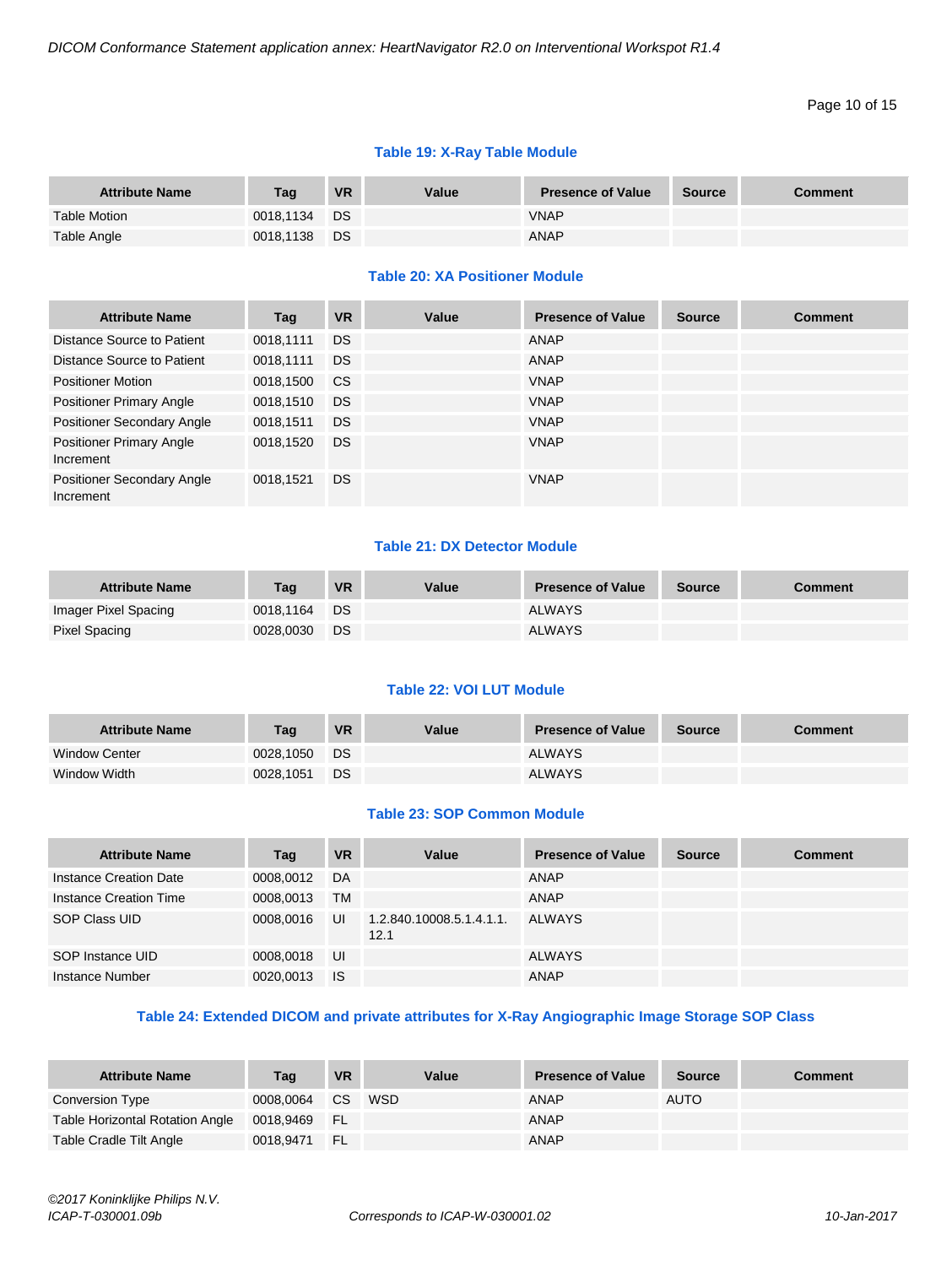| <b>Application Version</b>   | 0018.9525 | LO.  | <b>ANAP</b> |  |
|------------------------------|-----------|------|-------------|--|
| Frame Of Reference UID       | 0020.0013 | - UI | <b>ANAP</b> |  |
| Position Reference Indicator | 0020.1040 | - LO | <b>ANAP</b> |  |
| Requested Procedure ID       | 0040.1001 | -SH  | <b>ANAP</b> |  |

#### <span id="page-10-0"></span>**2.1.2.3. Secondary Capture Image Storage SOP class**

#### **Table 25: IOD of Created Secondary Capture Image Storage SOP Class Instances**

| <b>Information Entity</b> | <b>Module</b>                         | <b>Presence Of Module</b> |
|---------------------------|---------------------------------------|---------------------------|
| Patient                   | <b>Patient Module</b>                 | ALWAYS                    |
| Study                     | <b>General Study Module</b>           | ALWAYS                    |
| Series                    | <b>General Series Module</b>          | <b>ALWAYS</b>             |
| Equipment                 | <b>General Equipment Module</b>       | <b>CONDITIONAL</b>        |
|                           | <b>SC Equipment Module</b>            | ALWAYS                    |
| Image                     | General Image Module                  | <b>ALWAYS</b>             |
|                           | Image Pixel Module                    | ALWAYS                    |
|                           | <b>SOP Common Module</b>              | <b>ALWAYS</b>             |
|                           | Extended DICOM and private attributes | <b>CONDITIONAL</b>        |

#### **Table 26: Patient Module**

| <b>Attribute Name</b> | Tag       | <b>VR</b> | Value | <b>Presence of Value</b> | <b>Source</b> | <b>Comment</b> |
|-----------------------|-----------|-----------|-------|--------------------------|---------------|----------------|
| Patient's Name        | 0010,0010 | <b>PN</b> |       | <b>ALWAYS</b>            | <b>AUTO</b>   |                |
| Patient ID            | 0010.0020 | LO.       |       | <b>ALWAYS</b>            | <b>AUTO</b>   |                |
| Patient's Birth Date  | 0010,0030 | DA        |       | <b>ALWAYS</b>            | <b>AUTO</b>   |                |
| Patient's Sex         | 0010,0040 | <b>CS</b> |       | <b>ALWAYS</b>            | <b>AUTO</b>   |                |

#### **Table 27: General Study Module**

| <b>Attribute Name</b>      | Tag       | <b>VR</b> | Value | <b>Presence of Value</b> | <b>Source</b> | <b>Comment</b> |
|----------------------------|-----------|-----------|-------|--------------------------|---------------|----------------|
| <b>Study Date</b>          | 0008,0020 | DA        |       | <b>ALWAYS</b>            | <b>AUTO</b>   |                |
| <b>Study Time</b>          | 0008,0030 | TM        |       | <b>ALWAYS</b>            | <b>AUTO</b>   |                |
| <b>Accession Number</b>    | 0008,0050 | <b>SH</b> |       | <b>VNAP</b>              |               |                |
| Referring Physician's Name | 0008,0090 | <b>PN</b> |       | <b>VNAP</b>              | <b>AUTO</b>   |                |
| Study Instance UID         | 0020,000D | UI        |       | <b>ALWAYS</b>            | <b>AUTO</b>   |                |
| Study ID                   | 0020,0010 | <b>SH</b> |       | <b>ALWAYS</b>            | <b>AUTO</b>   |                |

#### **Table 28: General Series Module**

| <b>Attribute Name</b>               | Tag       | <b>VR</b> | Value | <b>Presence of Value</b> | <b>Source</b> | <b>Comment</b> |
|-------------------------------------|-----------|-----------|-------|--------------------------|---------------|----------------|
| Series Date                         | 0008.0021 | DA        |       | <b>ALWAYS</b>            | <b>AUTO</b>   |                |
| Series Time                         | 0008,0031 | <b>TM</b> |       | <b>ALWAYS</b>            | <b>AUTO</b>   |                |
| Modality                            | 0008,0060 | <b>CS</b> |       | <b>ALWAYS</b>            | <b>AUTO</b>   |                |
| Series Instance UID                 | 0020,000E | UI        |       | <b>ALWAYS</b>            | <b>AUTO</b>   |                |
| Series Number                       | 0020,0011 | <b>IS</b> |       | <b>VNAP</b>              | <b>AUTO</b>   |                |
| <b>Related Series Sequence</b>      | 0008,1250 | SQ        |       | <b>VNAP</b>              |               |                |
| >Study Instance UID                 | 0020,000D | UI        |       | <b>ALWAYS</b>            |               |                |
| >Series Instance UID                | 0020,000E | UI        |       | <b>ALWAYS</b>            |               |                |
| >Purpose of Reference Code Sequence | 0040,A170 | SQ        |       | <b>EMPTY</b>             |               |                |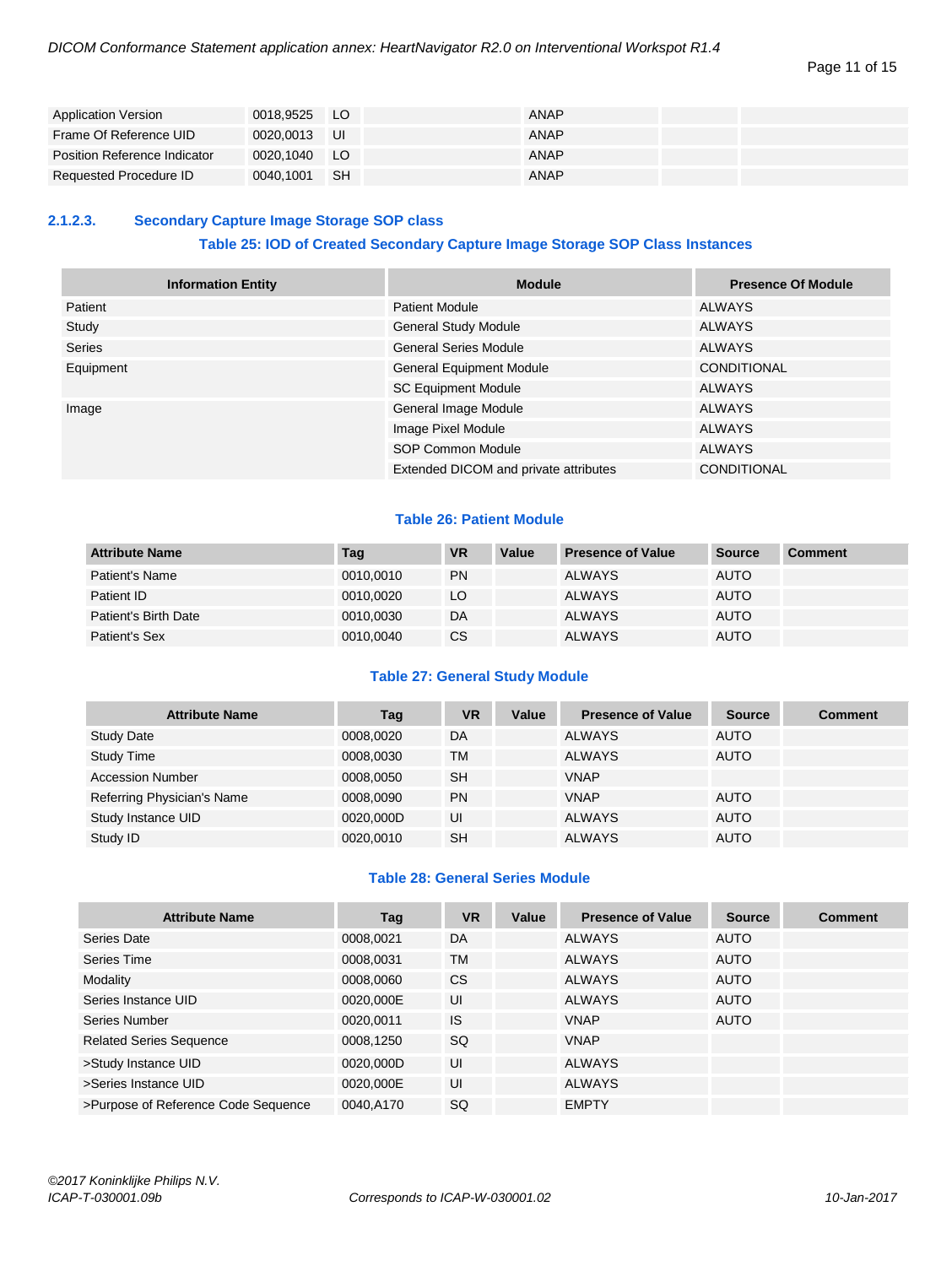#### Page 12 of 15

#### **Table 29: General Equipment Module**

| <b>Attribute Name</b>     | Tag       | <b>VR</b> | Value                   | <b>Presence of Value</b> | <b>Source</b> | <b>Comment</b>                                          |
|---------------------------|-----------|-----------|-------------------------|--------------------------|---------------|---------------------------------------------------------|
| Manufacturer              | 0008,0070 |           | <b>Philips</b>          | <b>VNAP</b>              |               |                                                         |
| <b>Station Name</b>       | 0008,1010 | <b>SH</b> |                         | <b>ANAP</b>              |               |                                                         |
| Manufacturer's Model Name | 0008,1090 | LO.       | Interventional Workspot | <b>ALWAYS</b>            | <b>FIXED</b>  |                                                         |
| <b>Software Versions</b>  | 0018,1020 | LO.       | 1.4.x                   | <b>ALWAYS</b>            | <b>FIXED</b>  | where "x" is the<br>detailed application<br>SW version. |

#### **Table 30 : SC Equipment Module**

| <b>Attribute Name</b> | Taq       | VR        | Value | <b>Presence of Value</b> | <b>Source</b> | <b>Comment</b> |
|-----------------------|-----------|-----------|-------|--------------------------|---------------|----------------|
| Modality              | 0008.0060 | <b>CS</b> |       | <b>ANAP</b>              |               |                |
| Conversion Type       | 0008,0064 | <b>CS</b> | WSD   | <b>ALWAYS</b>            |               |                |

#### **Table 31: General Image Module**

| <b>Attribute Name</b>      | Tag       | <b>VR</b> | Value | <b>Presence of Value</b> | <b>Source</b> | <b>Comment</b> |
|----------------------------|-----------|-----------|-------|--------------------------|---------------|----------------|
| Instance Number            | 0020.0013 | IS        |       | <b>ALWAYS</b>            |               |                |
| <b>Patient Orientation</b> | 0020.0020 | <b>CS</b> |       | <b>VNAP</b>              |               |                |

#### **Table 32: Image Pixel Module**

| <b>Attribute Name</b>       | Tag       | <b>VR</b>      | Value          | <b>Presence of Value</b> | <b>Source</b> | <b>Comment</b> |
|-----------------------------|-----------|----------------|----------------|--------------------------|---------------|----------------|
| Samples per Pixel           | 0028,0002 | US.            |                | <b>ALWAYS</b>            |               |                |
| Photometric Interpretation  | 0028,0004 | C <sub>S</sub> |                | <b>ALWAYS</b>            |               |                |
| <b>Planar Configuration</b> | 0028,0006 | US.            |                | <b>ALWAYS</b>            |               |                |
| Rows                        | 0028,0010 | US.            |                | <b>ALWAYS</b>            | <b>AUTO</b>   |                |
| Columns                     | 0028,0011 | US.            |                | <b>ALWAYS</b>            | <b>AUTO</b>   |                |
| <b>Bits Allocated</b>       | 0028,0100 | US.            | 8              | <b>ALWAYS</b>            |               |                |
| <b>Bits Stored</b>          | 0028,0101 | US.            | 8              | <b>ALWAYS</b>            |               |                |
| High Bit                    | 0028,0102 | US.            | $\overline{7}$ | <b>ALWAYS</b>            |               |                |
| <b>Pixel Representation</b> | 0028,0103 | US.            | 0000           | <b>ALWAYS</b>            | <b>AUTO</b>   |                |
| <b>Pixel Data</b>           | 7FE0,0010 | OW/OB          |                | <b>ALWAYS</b>            | <b>AUTO</b>   |                |

#### **Table 33: SOP Common Module**

| <b>Attribute Name</b>  | Tag       | <b>VR</b> | Value                     | <b>Presence of Value</b> | <b>Source</b> | <b>Comment</b> |
|------------------------|-----------|-----------|---------------------------|--------------------------|---------------|----------------|
| SOP Class UID          | 0008.0016 | UI        | 1.2.840.10008.5.1.4.1.1.7 | ALWAYS                   | <b>FIXED</b>  |                |
| SOP Instance UID       | 0008.0018 | UI        |                           | ALWAYS                   | <b>AUTO</b>   |                |
| Instance Creation Date | 0008.0012 | DA        |                           | ANAP                     | <b>AUTO</b>   |                |
| Instance Creation Time | 0008.0013 | <b>TM</b> |                           | ANAP                     | <b>AUTO</b>   |                |
| Instance Number        | 0020.0013 | <b>IS</b> |                           | ANAP                     | <b>AUTO</b>   |                |

#### **Table 34 : Extended DICOM and private attributes for Secondary Capture Image Storage SOP Class Instances**

| <b>Attribute Name</b>  | Tag       | <b>VR</b> | Value | <b>Presence of</b><br>Value | Source | comment? |
|------------------------|-----------|-----------|-------|-----------------------------|--------|----------|
| Requested Procedure ID | 0040.1001 | -SH       |       | ANAP                        |        |          |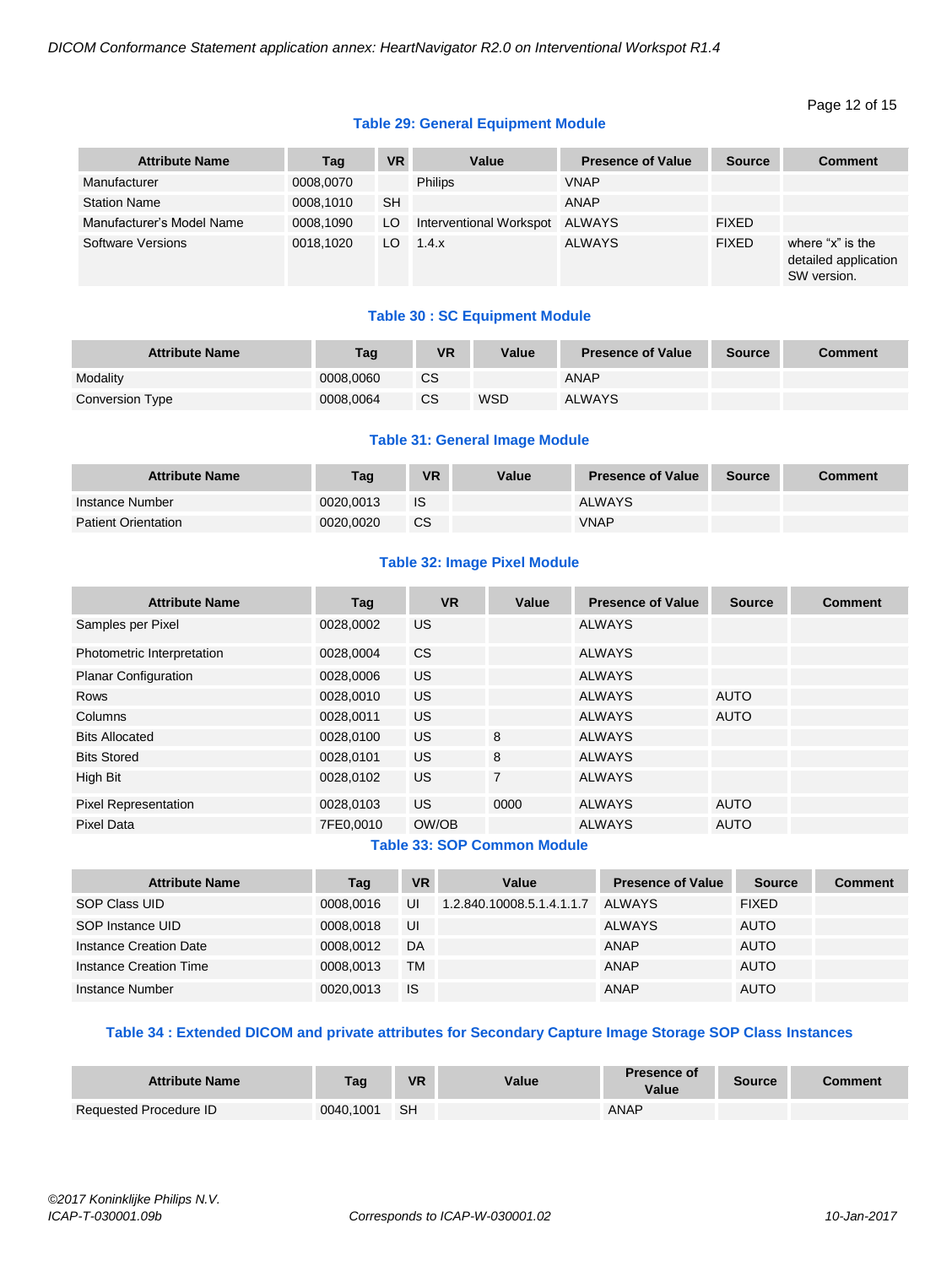#### <span id="page-12-0"></span>**2.1.2.4. Multiframe True Color Secondary Capture Image Storage SOP class**

#### **Table 35: IOD of Created Multiframe True Color Secondary Capture Image Storage SOP Class Instances**

| <b>Information Entity</b> | <b>Module</b>                         | <b>Presence Of Module</b> |
|---------------------------|---------------------------------------|---------------------------|
| Patient                   | <b>Patient Module</b>                 | <b>ALWAYS</b>             |
| Study                     | <b>General Study Module</b>           | <b>ALWAYS</b>             |
| Series                    | <b>General Series Module</b>          | <b>ALWAYS</b>             |
| Equipment                 | <b>General Equipment Module</b>       | <b>CONDITIONAL</b>        |
|                           | <b>SC Equipment Module</b>            | <b>ALWAYS</b>             |
| Image                     | General Image Module                  | <b>ALWAYS</b>             |
|                           | Image Pixel Module                    | <b>ALWAYS</b>             |
|                           | Cine Module                           | <b>CONDITIONAL</b>        |
|                           | Multi-Frame Module                    | <b>ALWAYS</b>             |
|                           | Multi-Frame Functional Groups Module  | <b>OPTIONAL</b>           |
|                           | SC Multi-frame Image Module           | <b>ALWAYS</b>             |
|                           | SOP Common Module                     | <b>ALWAYS</b>             |
|                           | Extended DICOM and private attributes | <b>CONDITIONAL</b>        |

#### **Table 36: Patient Module**

| <b>Attribute Name</b> | Tag       | <b>VR</b> | Value | <b>Presence of Value</b> | <b>Source</b> | <b>Comment</b> |
|-----------------------|-----------|-----------|-------|--------------------------|---------------|----------------|
| Patient's Name        | 0010.0010 | <b>PN</b> |       | <b>VNAP</b>              | <b>AUTO</b>   |                |
| Patient ID            | 0010.0020 | LO.       |       | <b>VNAP</b>              | <b>AUTO</b>   |                |
| Patient's Birth Date  | 0010.0030 | DA        |       | <b>VNAP</b>              | <b>AUTO</b>   |                |
| Patient's Sex         | 0010,0040 | <b>CS</b> |       | <b>VNAP</b>              | <b>AUTO</b>   |                |

#### **Table 37: General Study Module**

| <b>Attribute Name</b>      | Tag       | <b>VR</b> | Value | <b>Presence of Value</b> | <b>Source</b> | <b>Comment</b> |
|----------------------------|-----------|-----------|-------|--------------------------|---------------|----------------|
| <b>Study Date</b>          | 0008.0020 | DA        |       | <b>VNAP</b>              | <b>AUTO</b>   |                |
| Study Time                 | 0008,0030 | <b>TM</b> |       | <b>VNAP</b>              | <b>AUTO</b>   |                |
| <b>Accession Number</b>    | 0008,0050 | <b>SH</b> |       | <b>VNAP</b>              |               |                |
| Referring Physician's Name | 0008,0090 | <b>PN</b> |       | <b>VNAP</b>              | <b>AUTO</b>   |                |
| Study Instance UID         | 0020,000D | UI        |       | <b>ALWAYS</b>            | <b>AUTO</b>   |                |
| Study ID                   | 0020,0010 | <b>SH</b> |       | <b>VNAP</b>              | <b>AUTO</b>   |                |

#### **Table 38: General Series Module**

| <b>Attribute Name</b>               | Tag       | <b>VR</b> | Value | <b>Presence of Value</b> | <b>Source</b> | <b>Comment</b> |
|-------------------------------------|-----------|-----------|-------|--------------------------|---------------|----------------|
| Series Date                         | 0008,0021 | DA        |       | <b>ANAP</b>              | <b>AUTO</b>   |                |
| Series Time                         | 0008,0031 | <b>TM</b> |       | ANAP                     | <b>AUTO</b>   |                |
| Modality                            | 0008,0060 | <b>CS</b> |       | <b>ALWAYS</b>            | <b>AUTO</b>   |                |
| Series Instance UID                 | 0020,000E | UI        |       | <b>ALWAYS</b>            | <b>AUTO</b>   |                |
| Series Number                       | 0020,0011 | IS.       |       | <b>ANAP</b>              | <b>AUTO</b>   |                |
| <b>Related Series Sequence</b>      | 0008,1250 | <b>SQ</b> |       | ANAP                     |               |                |
| >Study Instance UID                 | 0020,000D | UI        |       | <b>ALWAYS</b>            |               |                |
| >Series Instance UID                | 0020,000E | UI        |       | <b>ALWAYS</b>            |               |                |
| >Purpose of Reference Code Sequence | 0040,A170 | SQ        |       | <b>VNAP</b>              |               |                |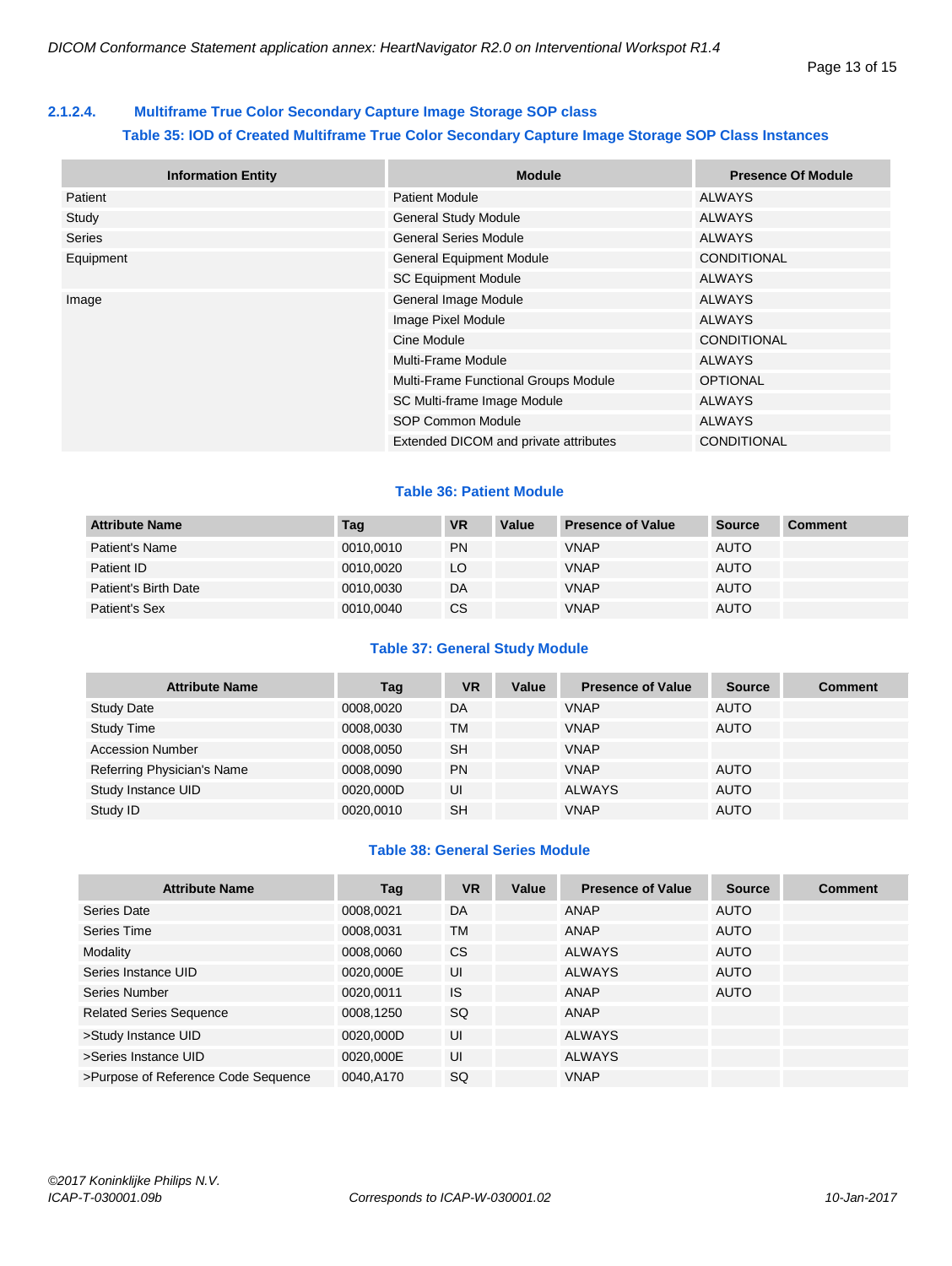#### Page 14 of 15

#### **Table 39: General Equipment Module**

| <b>Attribute Name</b>     | Tag       | <b>VR</b> | Value                   | <b>Presence of Value</b> | <b>Source</b> | <b>Comment</b>                                          |
|---------------------------|-----------|-----------|-------------------------|--------------------------|---------------|---------------------------------------------------------|
| Manufacturer              | 0008,0070 | LO.       | <b>Philips</b>          | <b>VNAP</b>              | <b>AUTO</b>   |                                                         |
| <b>Station Name</b>       | 0008.1010 | <b>SH</b> |                         | ANAP                     |               |                                                         |
| Manufacturer's Model Name | 0008.1090 | LO.       | Interventional Workspot | ANAP                     | <b>FIXED</b>  |                                                         |
| Software Versions         | 0018.1020 | LO.       | 1.4.x                   | ANAP                     | <b>FIXED</b>  | where "x" is the<br>detailed application<br>SW version. |

#### **Table 40 : SC Equipment Module**

| <b>Attribute Name</b> | Taq       | <b>VR</b> | Value | <b>Presence of Value</b> | <b>Source</b> | Comment |
|-----------------------|-----------|-----------|-------|--------------------------|---------------|---------|
| Modality              | 0008.0060 | <b>CS</b> |       | ANAP                     |               |         |
| Conversion Type       | 0008.0064 | CS        | WSD   | <b>ALWAYS</b>            |               |         |

#### **Table 41: General Image Module**

| <b>Attribute Name</b>      | Tag       | VR        | Value | <b>Presence of Value</b> | <b>Source</b> | <b>Comment</b> |
|----------------------------|-----------|-----------|-------|--------------------------|---------------|----------------|
| Instance Number            | 0020.0013 | IS        |       | <b>VNAP</b>              |               |                |
| <b>Patient Orientation</b> | 0020.0020 | <b>CS</b> |       | <b>VNAP</b>              |               |                |
| Burned in Annotation       | 0028.0301 | CS        |       | <b>ANAP</b>              |               |                |

#### **Table 42: Image Pixel Module**

| <b>Attribute Name</b>       | Tag       | <b>VR</b> | Value          | <b>Presence of Value</b> | <b>Source</b> | <b>Comment</b> |
|-----------------------------|-----------|-----------|----------------|--------------------------|---------------|----------------|
| Samples per Pixel           | 0028,0002 | US.       |                | ALWAYS                   |               |                |
| Photometric Interpretation  | 0028,0004 | <b>CS</b> |                | <b>ALWAYS</b>            |               |                |
| <b>Planar Configuration</b> | 0028,0006 | <b>US</b> |                | <b>ALWAYS</b>            |               |                |
| Rows                        | 0028,0010 | <b>US</b> |                | <b>ALWAYS</b>            | <b>AUTO</b>   |                |
| Columns                     | 0028,0011 | <b>US</b> |                | <b>ALWAYS</b>            | <b>AUTO</b>   |                |
| <b>Bits Allocated</b>       | 0028,0100 | <b>US</b> | 8              | <b>ALWAYS</b>            |               |                |
| <b>Bits Stored</b>          | 0028,0101 | <b>US</b> | 8              | <b>ALWAYS</b>            |               |                |
| High Bit                    | 0028,0102 | <b>US</b> | $\overline{7}$ | <b>ALWAYS</b>            |               |                |
| <b>Pixel Representation</b> | 0028,0103 | <b>US</b> | 0000           | <b>ALWAYS</b>            | <b>AUTO</b>   |                |
| Pixel Data                  | 7FE0,0010 | OW/OB     |                | <b>ALWAYS</b>            | <b>AUTO</b>   |                |

#### **Table 43: Cine Module**

| <b>Attribute Name</b> | Taq       | <b>VR</b> | Value | <b>Presence of Value</b> | <b>Source</b> | Comment |
|-----------------------|-----------|-----------|-------|--------------------------|---------------|---------|
| <b>Frame Time</b>     | 0018.1063 | DS        |       | <b>ALWAYS</b>            | <b>AUTO</b>   |         |

#### **Table 44: Multi-Frame Module**

| <b>Attribute Name</b>          | Taq       | <b>VR</b> | Value | <b>Presence of Value</b> | Source      | Comment |
|--------------------------------|-----------|-----------|-------|--------------------------|-------------|---------|
| Number of Frames               | 0028,0008 | DS        |       | <b>ALWAYS</b>            | <b>AUTO</b> |         |
| <b>Frame Increment Pointer</b> | 0028,0009 | <b>AT</b> |       | <b>ALWAYS</b>            | <b>AUTO</b> |         |